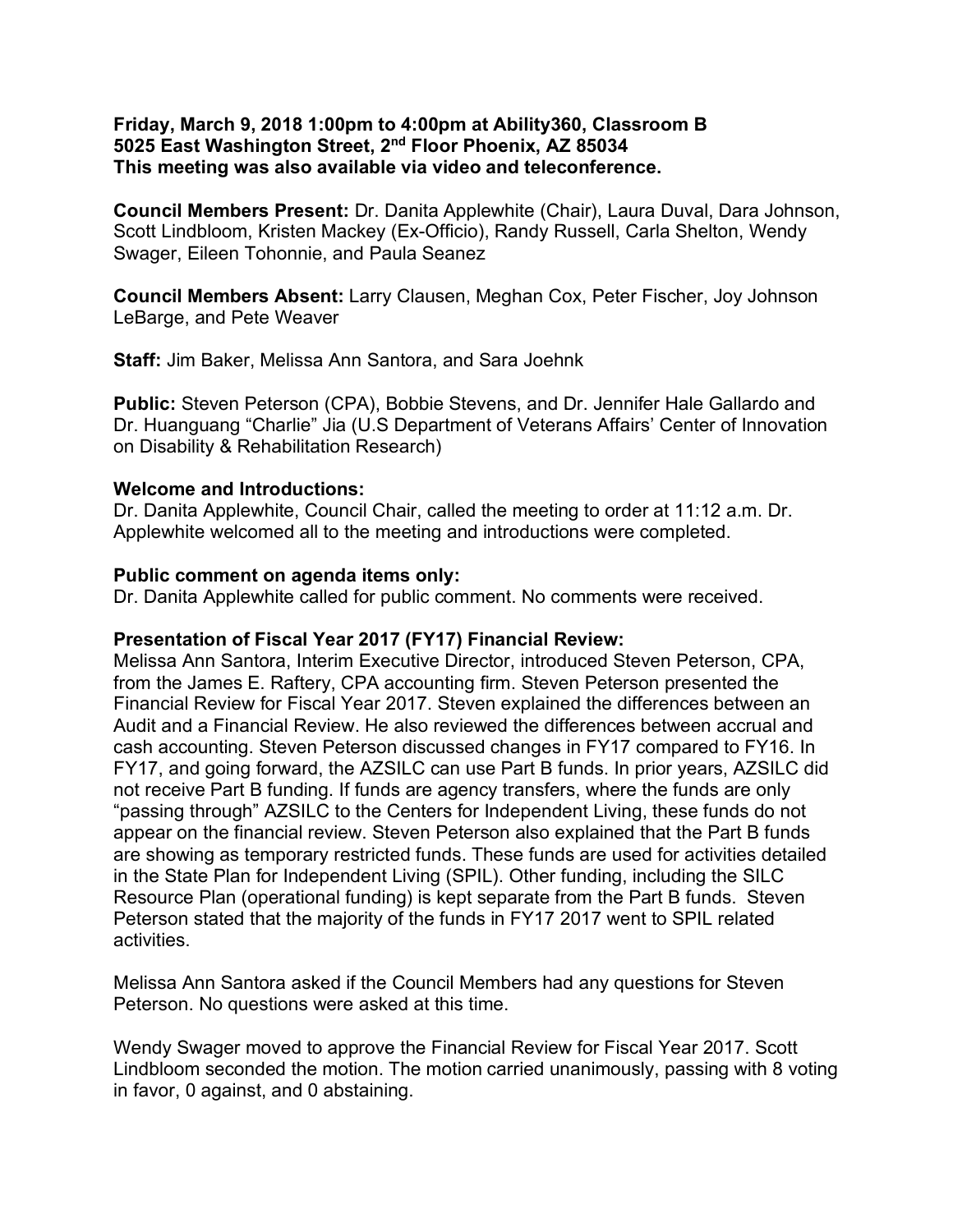# **Approval of meeting minutes:**

Dr. Danita Applewhite sought a motion to approve the meeting minutes. Dara Johnson asked for clarification to the meeting minutes from September 22, 2017. Dara explained that the meeting discussed in the minutes occurred at Arizona Health Care Cost Containment System (AHCCCS) and because it pertained to items related to the SPIL, it was mentioned during the Full Council meeting on September 22, 2017. Scott Lindbloom moved to approve the meeting minutes with the correction. Carla Shelton seconded the motion. The motion carried unanimously, passing with 8 voting in favor, 0 against, and 0 abstaining.

# **Treasurer's report and approval of financial statements:**

Wendy Swager directed the attention of the Council Members present to the financial reports for September 2017 through January 2018. Wendy Swager noted the change in format of the financial statements due to the switch from QuickBooks Desktop to QuickBooks Online, as of December 2017. Carla Shelton moved to approve the financial statements for September 2017 through January 2018. Scott Lindbloom seconded the motion. The motion carried unanimously, passing with 8 voting in favor, 0 against, and 0 abstaining.

| Line Item                     | Original  | Current   | Line Item           | Amount    | <b>New</b>     | <b>New</b>     |
|-------------------------------|-----------|-----------|---------------------|-----------|----------------|----------------|
|                               | Line Item | Line Item | Moved From          | Moved To  | Moved To       | Moved From     |
|                               | Amount    | Balance   |                     | Line Item | Line Item      | Line Item      |
|                               |           |           |                     |           | <b>Balance</b> | <b>Balance</b> |
| Director of                   | 65000.00  | 28918.82  | Executive           | 2500.00   | 31418.82       | 39638.88       |
| Administration                |           |           | Director            |           |                |                |
| <b>Disability Integration</b> | 29500.00  | 11540.20  | Executive           | 5000.00   | 16540.20       | 34638.88       |
| Specialist                    |           |           | Director            |           |                |                |
| Copier/Fax                    | 2500.00   | $-122.35$ | Liability Insurance | 887.00    | 764.65         | 0.00           |
| Copier/Fax                    | 2500.00   | 764.65    | D & O Insurance     | 861.00    | 1625.65        | 0.00           |
| Accountant                    | 2500.00   | 1160.00   | Auditor/Taxes       | 3500.00   | 4660.00        | 919.31         |
| Accountant                    | 2500.00   | 4660.00   | <b>IT Support</b>   | 750.00    | 5410.00        | 1250.00        |
| <b>Staff Travel</b>           | 6000.00   | 1071.54   | <b>IT Support</b>   | 750.00    | 1821.54        | 500.00         |

# **Fiscal Year 2018 (FY18) Proposed Budget Amendments:**

Melissa Ann Santora reviewed proposed amendments to the budget for Fiscal Year 2018. The proposed amendments follow:

Dr. Danita Applewhite called for a motion regarding the to approve the proposed budget amendments. Scott Lindbloom moved to approve the budget amendments for FY18. Randy Russell seconded the motion. The motion carried unanimously, passing with 8 voting in favor, 0 against, and 0 abstaining.

# **Fiscal Year 2019 (FY19) Draft Budget:**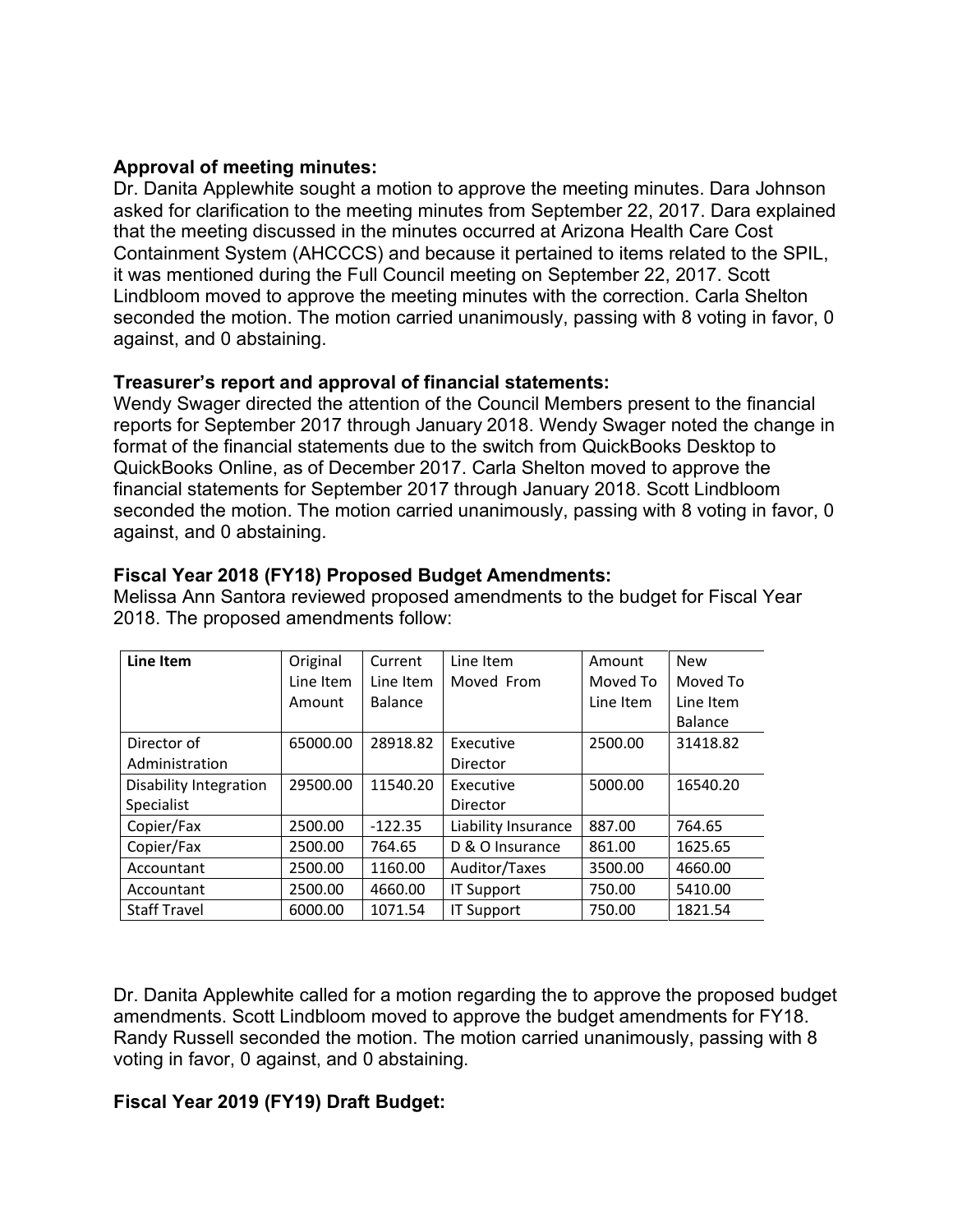Melissa Ann Santora reviewed the proposed budget for Fiscal Year 2019. Melissa noted that there is a decrease in the budget for Executive Director salary, as the previous Executive Director had been on staff for four years, and had earned increases in his salary. There is a decrease in software expenses, due to qualifying for discounted software as a nonprofit organization. The budgeted amount for the Copier Lease is projected to increase in FY19 for an increase in colored copies to advertise AZSILC initiatives. There is a decrease in the amount budgeted for legal expenses in FY19. The Meeting Room Rental budget is projected to increase to allow for the increase in public forums during SPIL development.

Funds in the category Resource Development were moved to the council budget for FY19. Dara Johnson asked what these funds will be used for, and Melissa Ann Santora explained that AZSILC will need to determine how they are used in FY2019, noting that in FY2018, these funds were used to hire a contractor to engage in resource development activities specifically for Arizona Youth Leadership Forum.

Scott Lindbloom asked if the AZSILC Members could be provided business cards to improve the member's network ability. Melissa Ann Santora indicated that Council Members in other states have SILC business cards. Melissa Ann Santora brought up the possible change in AZSILC branding being a reason to postpone the printing of business cards, and the topic will be discussed further as part of the AZSILC strategic plan.

Carla Shelton moved to accept the draft budget for Fiscal Year 2019. Wendy Swager seconded the motion. The motion carried unanimously, passing with 8 voting in favor, 0 against, and 0 abstaining.

## **Chair's Report:**

Dr. Danita Applewhite thanked Melissa Ann Santora and Sara Joehnk for arranging travel to the 2018 SILC Congress. Dr. Danita Applewhite also thanked Melissa Ann Santora for her dedication and hard work while working remotely from Ghana, Africa.

Dr. Danita Applewhite sought a motion to approve Jim Baker as the new Executive Director. Dr. Danita Applewhite asked for Jim Baker to first introduce himself and give a summary of his experience. Jim Baker discussed his 17 years of experience in the Independent Living movement. While working in the Los Angeles area, he ran one of the six Centers for Independent Living, which served 2.2 million people and was the largest provider of employment services in Vocational Rehabilitation. He stated that employment services are an essential part of Independent Living. Jim credited Melissa Ann Santora for her work and stated that AZSILC is known around the nation for exceptional youth initiatives. Jim also previously worked on advocacy with the National Council on Independent Living, NCIL. He further stated that he valued AZSILC's work in emergency planning, and that he had done some very important work in this area, Hurricane Irma. Jim Baker also disclosed that he is a person who has a disability, and has learned and grown from this experience.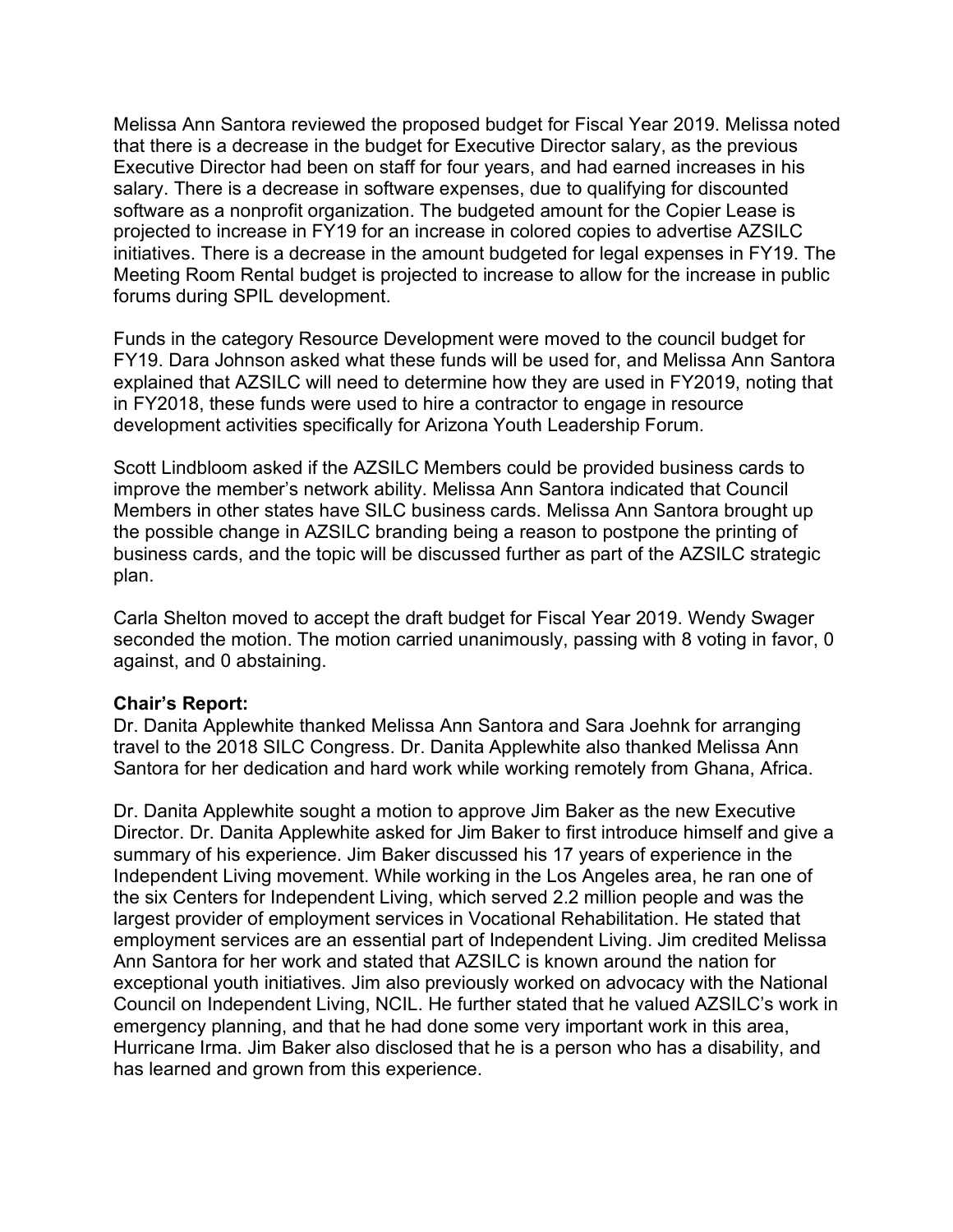Dr. Applewhite asked for a Council Member to read the proposed title for Melissa Ann Santora's new position. Melissa Ann Santora had been the Interim Executive Director. Scott Lindbloom read the proposed title, Director of Innovation. Dr. Applewhite asked Melissa Ann Santora to explain any differences with the new job description. Melissa Ann Santora explained that she will be reporting directly to the AZSILC Council, via the Chair of AZ SILC. One of the reasons for this change is to better foster the development of Diverse Ability Incorporated, as its own nonprofit. Melissa Ann Santora explained that she will continue to contribute to the financial management of AZSILC, such as creating the budget and approving expenditures.

Scott Lindbloom made a motion to approve Jim Baker as the Executive Director and Melissa Ann Santora as the Director of Innovation. Laura Duval seconded the motion. The motion carried unanimously, passing with 8 voting in favor, 0 against, and 0 abstaining.

### **Interim Executive Director's Report:**

Melissa Ann Santora updated AZSILC Members on the move to the new accounting firm, Stevenson, CPA, LLC. She stated the firm has been very responsive and helpful. She also stated there was a learning curve for the accounting firm since SILC funding is more complex than a traditional nonprofit. As a result, the financial management continues to require a significant portion of her time.

Melissa Ann Santora asked if the Council needed clarification on the items and goals collected during the strategic plan session. There were no questions. Wendy Swager moved approve the AZSILC Strategic Plan. Laura Duval seconded the motion. The motion carried unanimously, passing with 8 voting in favor, 0 against, and 0 abstaining.

At 2:40pm, Dr. Danita Applewhite called a short break to the meeting. The meeting resumed at 2:53.

#### **Committee Reports:**

Laura Duval presented the list of standing committees at AZSILC. This included the Executive Committee and Nomination Committee. Laura Duval also listed the ad-hoc committees at AZSILC. These included the committees for Access and Functional Needs, SPIL Evaluation, SPIL Development, Strategies and Outreach, and Resource Development. The Strategies and Outreach committee was renamed to Policy and Legislation.

Dara Johnson reviewed the evaluation matrix used by the SPIL Evaluation Committee, which identifies any challenges that would create a barrier to achieving a SPIL goal on time, and makes recommendations to the AZSILC staff and Council in this regard. Dara Johnson explained that some of the goals and objectives in the SPIL had a slow start due to a delay in receiving the Part B funding. Dara also pointed out number A3 on the matrix which is about Access to Independent Living Services in underserved and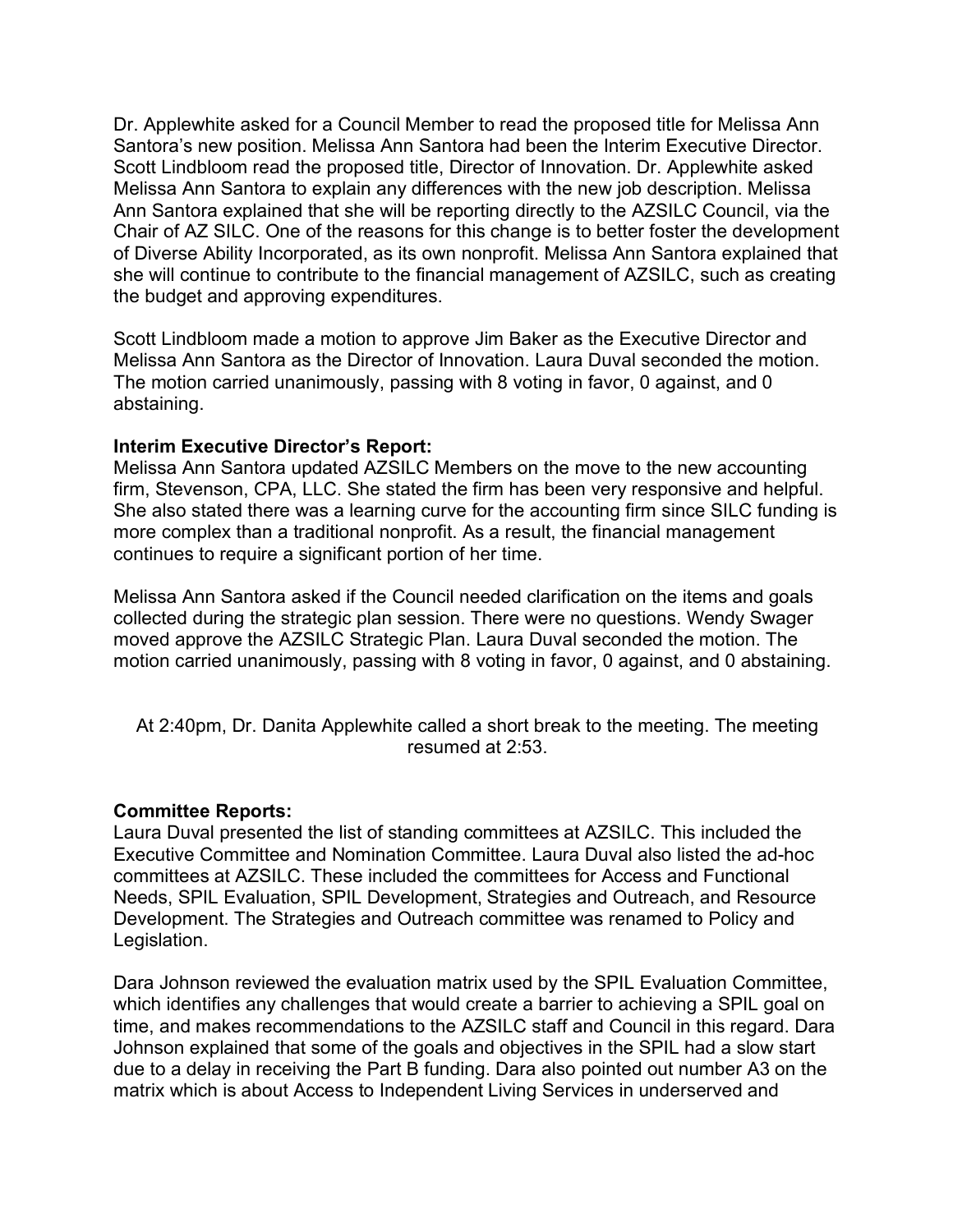unserved areas of Arizona. There has been discussion on the SPIL Evaluation Committee that the listed activities might not be the best strategy for reaching the overall SPIL goal. Dara Johnson also pointed out number A4 also has some activities that might need to be changed. Dara stated that all the other objectives have been completed or are making timely progress. The SPIL Evaluation Committee is recommending the AZSILC council consider an amendment to the SPIL A3 and A4.

Dara Johnson asked for Melissa Ann Santora to explain to the AZSILC Council the process for a SPIL amendment. Melissa Ann Santora stated the timeline may be three to six months to complete, but last SPIL amendment which created the Arizona Youth Leadership Forum took only 3 months. The AZSILC Chair would need to appoint a SPIL Revision Committee. Since there is not much time before a SPIL Development Committee would start, Melissa Ann Santora recommended the SPIL Development Committee form earlier to work on the SPIL amendment. To complete the amendment process, AZSILC would need to seek public input and create draft language for the proposed amendment. The Administration on Community Living (ACL) makes the decision on whether or not a SPIL amendment is necessary, or approved.

Dr. Danita Applewhite proposed the Executive Committee performs the task of nominations instead of appointing members to a Nominating Committee. Melissa Ann Santora stated both the Executive Committee and Nominating Committee are listed as standing committee in the AZSILC Bylaws. It is not stated, but implied that these two committees are separate. There can be overlap among the Committee Members but the two Committees should not have the same roster of Council Members.

Wendy Swager moved to approve the Committee Reports. Scott Lindbloom seconded the motion. The motion carried unanimously, passing with 8 voting in favor, 0 against, and 0 abstaining.

Kristen Mackey indicated that a full amendment process might not be required to change the activities in the SPIL. Melissa Ann Santora agreed and stated this will be discussed with the Administration on Community Living if the Council approves moving forward on the SPIL amendment.

Scott Lindbloom moved that AZ SILC move forward with pursuing a SPIL amendment. Wendy Swagger seconded the motion. The motion carried unanimously, passing with 8 voting in favor, 0 against, and 0 abstaining.

#### **CIL Reports:**

Laura Duval outlined the Independent Living Network (IL Network) meeting which took place earlier today (Friday, March 9, 2018). At this meeting, it was brought to the attention of the CIL Directors that there were additional funds in Part B for fiscal year 2017. Four out of the five Centers for Independent Living agreed to split the extra funds evenly in six ways, which includes the five Centers for Independent Living and AZSILC for Arizona Youth Leadership Forum.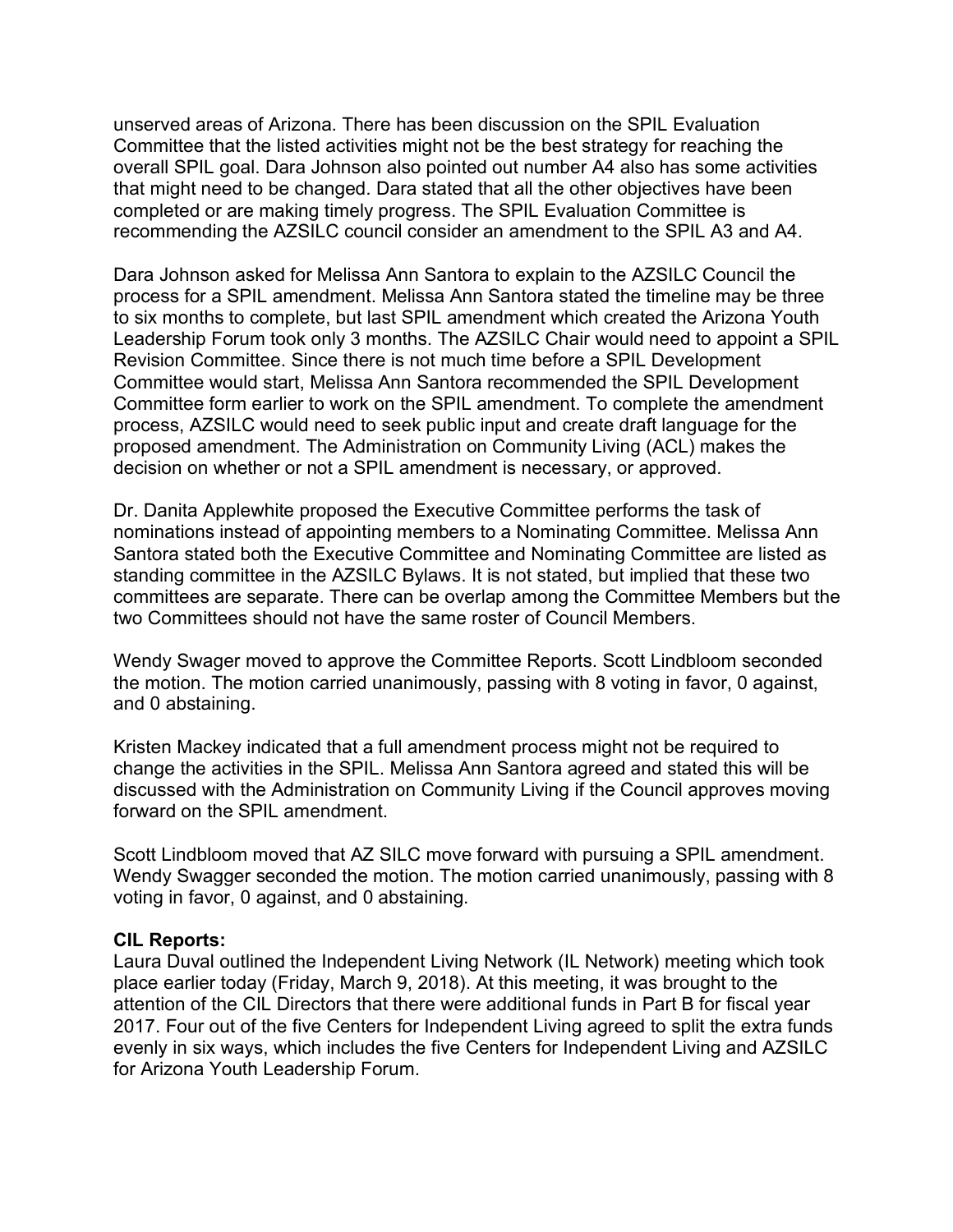Laura Duval stated there was also discussion at the IL Network meeting about changes to the Arizona Community Leadership Academy (AZCLA). There has been a committee created among the Centers for Independent Living with AZSILC to develop a new curriculum. AZSILC will also be hiring a consultant to syntheses a new curriculum from the current lesson plans used by the Centers for Independent Living in Arizona. Dr. Danita Applewhite mentioned the importance of remembering to recruit veterans for this opportunity.

## **RSA Report:**

Kristen Mackey, RSA Administrator, gave the Arizona Rehabilitation Services Administration report. She stated 48% to 49% of the clients they serve are being placed in employment, which is the highest in the nation for the amount of money spent per client. RSA is working on evaluating their costs and the benefits of their services. RSA has already reduced cost by 10% without any reduction in employment outcomes. RSA was recently able to announce a salary increase for their counseling staff, which has not received a raise since 2007. Kristen Mackey explained previously there had been only one position for counselors regardless of the employee's education and experience. They now have three levels of counseling positions with different levels of salaries. RSA has also reduced their waiting list by 32%, and they are now working on the priority two waiting list.

# **SRC Report:**

Dr. Danita Applewhite stated that Scott Lindbloom joined the Arizona State Rehabilitation Council.

# **Innovation and Initiatives Report:**

Melissa Ann Santora explained that the wording Arizona Empowerment and Education Initiative in the SPIL was intended to be the Arizona Education and Empowerment Initiative. The name for the Arizona Community Leadership Academy is going to change to the original name, Arizona Education and Empowerment Initiative. The five Centers for Independent Living are using a shared cloud storage to add their supplemental teaching materials. The AZSILC will be hiring someone to develop a new curriculum using these materials. The new curriculum will also include more education on Independent Living philosophy and the history of disability.

Melissa Ann Santora provided an overview of AZSILC's youth initiatives. There will be two Arizona Youth Leadership Forums this year. One will be held at Arizona State University and the other at Northern Arizona University. Applications for the forum will be sent out by the end of March 2018. Last year they accepted 40 Delegates, but determined that fewer Delegates is better practice. Arizona Youth Engagement Academy recently graduated ten students. These students have taught the class Living Well with Disability, and they plan to teach another class in April. Emerging Me: Middle School Matters will have its first class at the end of March, and the program is booked for April and May 2018.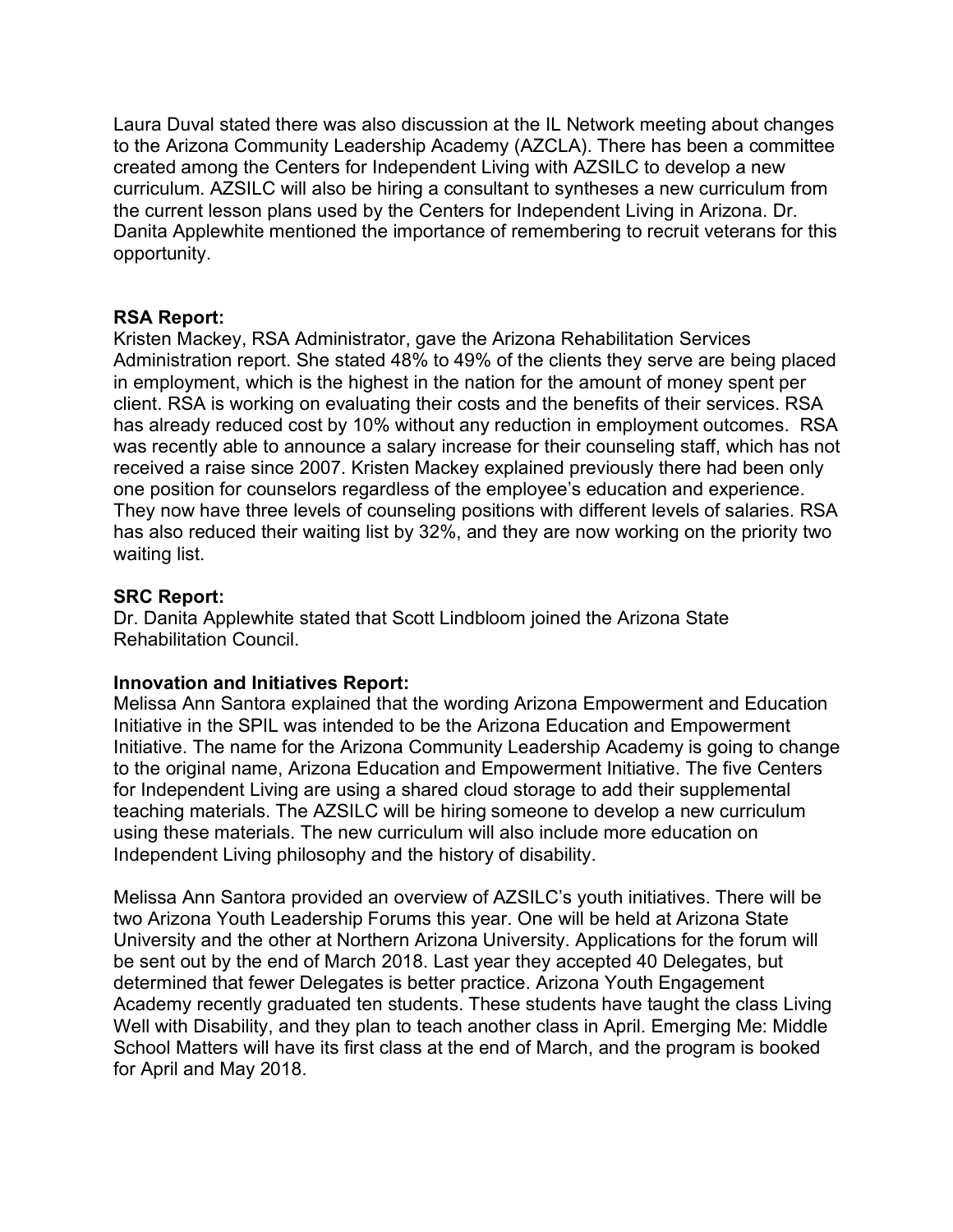Melissa Ann Santora thanked AZSILC for the opportunity to take several of the youth to the Association of Programs for Rural Independent Living (APRIL) conference. The National Council on Independent Living (NCIL) conference takes place in July, where AZSILC hopes to send several of the youth. Two youth are applying for scholarships provided by NCIL to attend the conference.

Melissa Ann Santora updated the Council on the Arizona Youth Leadership Alumni Association. Members of the Alumni Association performed a play about disability, called Same Difference, and raised over \$500 in donations for the Arizona Youth Leadership Forum. Anya Carrillo continues to lead Project Dignity. The goal of Project Dignity is to demystify stereotypes and destigmatize disability among the Hopi People.

## **Emergency Planning Report:**

Sara Joehnk, Disability Integration Specialist, provided a report to the Council on the status of the AZSILC emergency preparedness activities with Arizona Department of Health Services (ADHS). Sara Joehnk updated the Council on progress made by the Access and Functional Needs Taskforce, which had its first meeting after a long break in February 2018. The Taskforce is working on updating an Emergency Preparedness Manual with the Arizona Developmental Disability Planning Council. AZSILC, Department of Emergency Management and Military Affairs, and the Commission for the Deaf and Hard of Hearing, provided information leading to state legislation for improving ASL Interpreting during emergency situations. AZSILC participated in the fullscale exercise for the Palo Verde Nuclear Power Generating Station. Sara is working with Antonio Hernandez from ADHS on improving potential gaps in the emergency plan for those who have disability. AZSILC is also participating with ADHS on the Arizona 2018 National Mass Care Exercise, which will take place in May 2018. Sara Joehnk stated that there are also two other projects with ADHS that are still at the beginning stages. These projects are working with the Phoenix Day School for the Deaf to further develop emergency plans and trainings for an active shooter situation, and arranging the 2019 Partners in Preparedness Summit.

## **Announcements:**

Scott Lindbloom is working on building accessible vehicles for a derby race in Show Low, Arizona.

Dr. Danita Applewhite asked the Council Members if they could recruit at least two people to apply to serve on the AZ-SILC Council. Laura Duval mentioned her term ends in June, and that she will be reapplying to service on the Council.

Carla Shelton stated she is researching webinars and online courses that would benefit board development.

Dara Johnson announced the Home and Community Based Transition Plan with AHCCCS will have a public comment period in April or May 2018. She will invite the Council Members to participate.